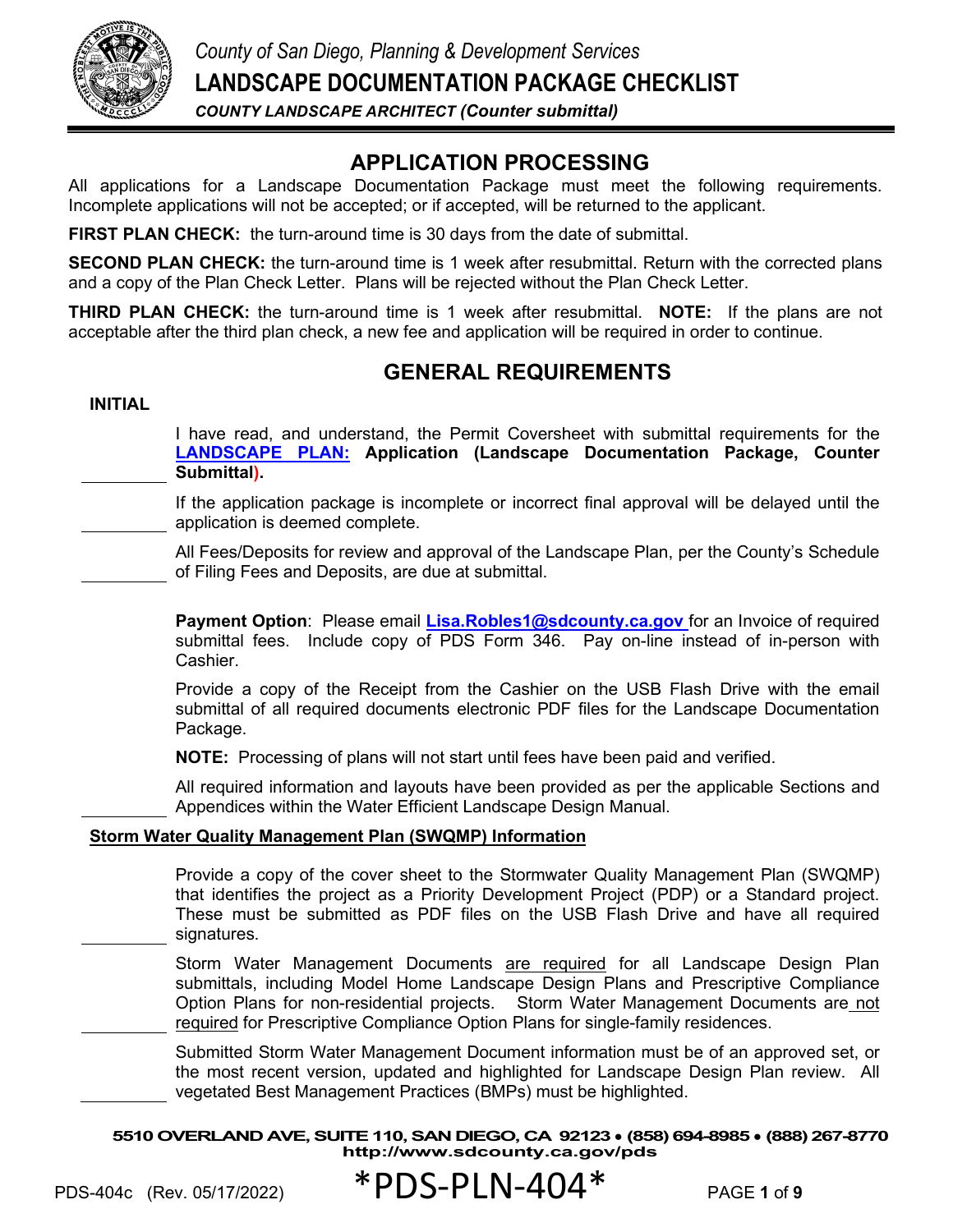

### **Each item below has been provided as an electronic PDF file and saved onto a USB Flash Drive.**

- Landscape Design Plan
- Irrigation Design Plan
- Grading Design Plan (per Section 86.710)
- Soil Management Report (per Section 86.708)
	- Page 1 of the Stormwater Quality Management Plan for Standard or PDP Projects **AND**
		- Standard Project **OR** Priority Development (PDP) Storm Water Management Documents

### **INITIAL**

### **Each item provided below has been printed, completed and has all required signatures.**

- Two (2) complete (rolled) sets of the Landscape Design Plan
- Two (2) complete (rolled) sets of the Irrigation Design Plan
- One (1) copy (rolled) of the Grading Design Plan (per Section 86.710)
- One (1) copy of the Soil Management Report (per Section 86.708)
	- One (1) Discretionary Permit Application (PDS-346)
	- One (1) Landscape Documentation Package Checklist (PDS-404)
	- One (1) Water Efficient Landscape Worksheet (PDS-405)
		- One (1) Page 1 of the Stormwater Quality Management Plan for Standard or PDP Projects **AND**
			- One (1) Standard Project SWQMP **OR** Priority Development (PDP) Storm Water Management Documents

### **PLAN REQUIREMENTS**

Plans are printed on standard 24" X 36" blueprint sheets. **Any other size must be approved in advance by the County Landscape Architect.**

Scale is  $1" = 20'$  or smaller (such as:  $1" = 10'$  or  $1" = 5'$ )

Plans must be legible, professionally prepared and a print of an original drawing. Photocopies are not acceptable.

Plans show plants and irrigation for all areas that require vegetated protection for erosion control, storm water management, or fuel management and for all areas that contain decorative landscaping.

If plans are for a single-family residential landscape project for a homeowner and the plans are prepared by a California licensed landscape contractor, evidence of a signed contract with the property owner acknowledging that the contactor will also install the landscaping has been submitted.

All sheets in the document set are signed, stamped, and dated along with a renewal date by the landscape professional licensed by the State of California (landscape architect, civil

**5510 OVERLAND AVE, SUITE 110, SAN DIEGO, CA 92123** ● **(858) 694-8985** ● **(888) 267-8770**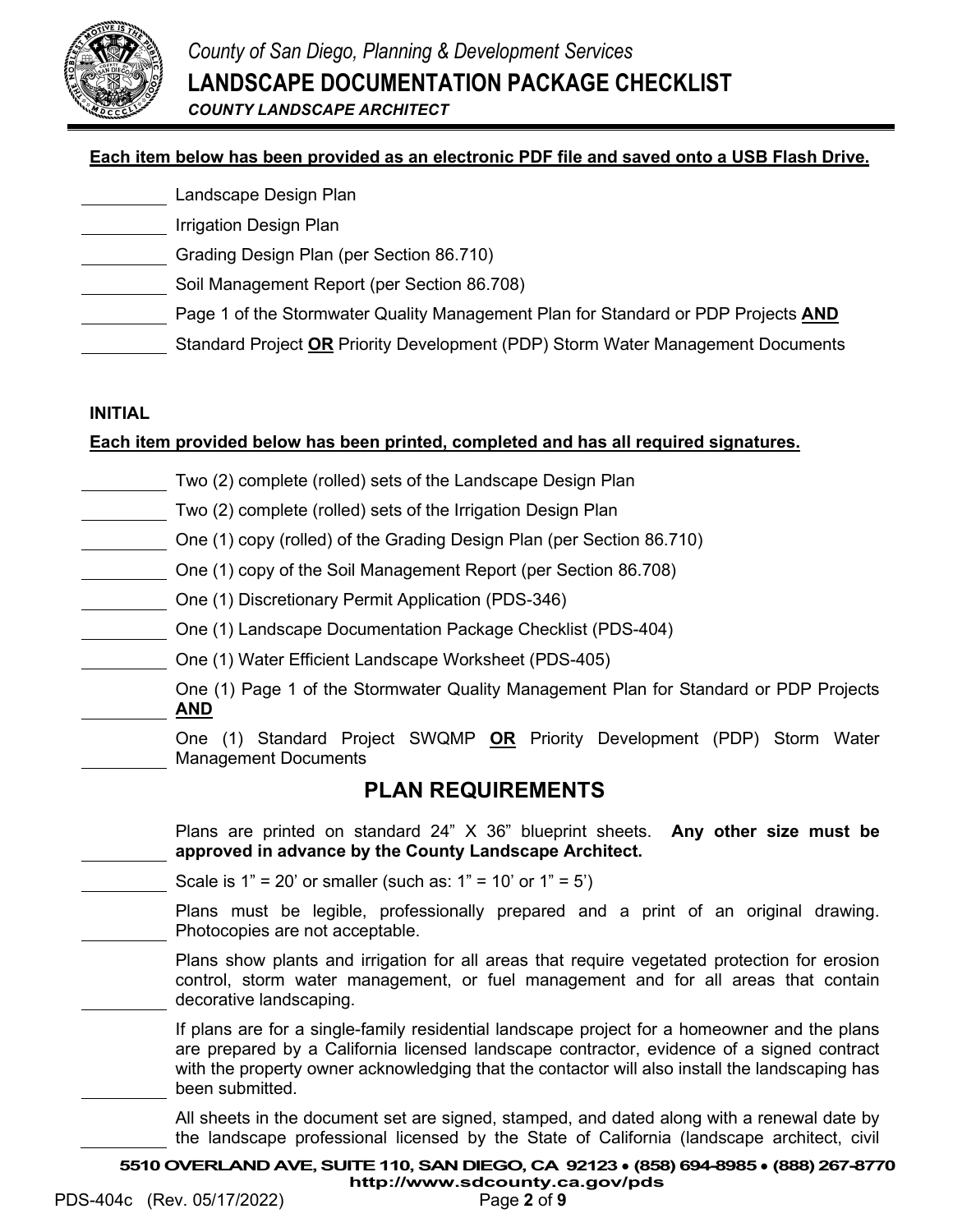

engineer, or architect) who has prepared the plans.

A landscape contractor may also perform this requirement if the landscaping is for the homeowner of the single-family residential project. Property owners preparing their own plans must sign and date the plans.

Signed and dated Compliance Statement shall be provided on the title sheet for each set of plans as follows:

*"I am familiar with the requirements for Landscape and Irrigation Plans contained in the County Landscape Water Conservation regulations, in Title 8, Division 6, Chapter 7, of the San Diego County Code of Regulatory Ordinances. I have prepared this plan in compliance with those regulations. I certify that the plan implements those regulations to provide efficient use of water."*

**IMPORTANT: PLANS WITHOUT THE STATEMENT ABOVE WILL NOT BE ACCEPTED.**

# **LANDSCAPE DESIGN PLAN**

#### **INITIAL**

Plan includes location, botanical name, common name, size and quantity of all retained plants, and those to be removed.

Plan includes location, botanical name, common name, size and quantity of all new plants. Plant legend includes species' plant factor per WUCOLS.

Soil amendment specifications and planting specifications with all industry standard guarantees listed. Specifications are included to transform all compacted soils to a friable condition and that all planting areas will include a minimum of four cubic yards of compost per 1,000 sq. ft. of area to a depth of six inches.

Mulch applied to a depth of at least 3" to all areas of bare soil except in areas where mulch is contraindicated. Mulch used within storm water quality control basins is shredded hardwood (non-floating) to avoid clogging overflow structures.

All buildings, property lines, paving, fencing, walls, and above ground utilities are shown.

A finish grading note such as: All landscape areas shall be finish graded to remove rocks and to ensure surface drainage away from buildings.

Details, specifications, guarantees and necessary notes on all planting plans. Construction details of walls, fencing, lighting and paving for clarity of intent may be required.

All required street trees are planted outside of the public right-of-way on private property. If tree planting is proposed within the public right-of-way, a copy of an encroachment permit issued by the Department of Public Works has been included with this submittal.

All required screening (parking lots, trash enclosures, etc.) is shown on plans. Plants spaced and sized to insure 100% screening within two growing seasons.

Root barrier is provided for all trees within 5 feet of hardscape.

Landscape improvements, including, but not limited to, plants, berms, walls (decorative or retaining), signs, and structures have been selected and positioned so as to avoid obstructing views of motorists near intersections or aisles, drives, and pedestrian walkways. Trees have been selected (and shall be maintained) such that, at mature size, scaffold branches will be a minimum of 60 inches above the finished grade. Tree Separation Note provided.

**5510 OVERLAND AVE, SUITE 110, SAN DIEGO, CA 92123** ● **(858) 694-8985** ● **(888) 267-8770 <http://www.sdcounty.ca.gov/pds>**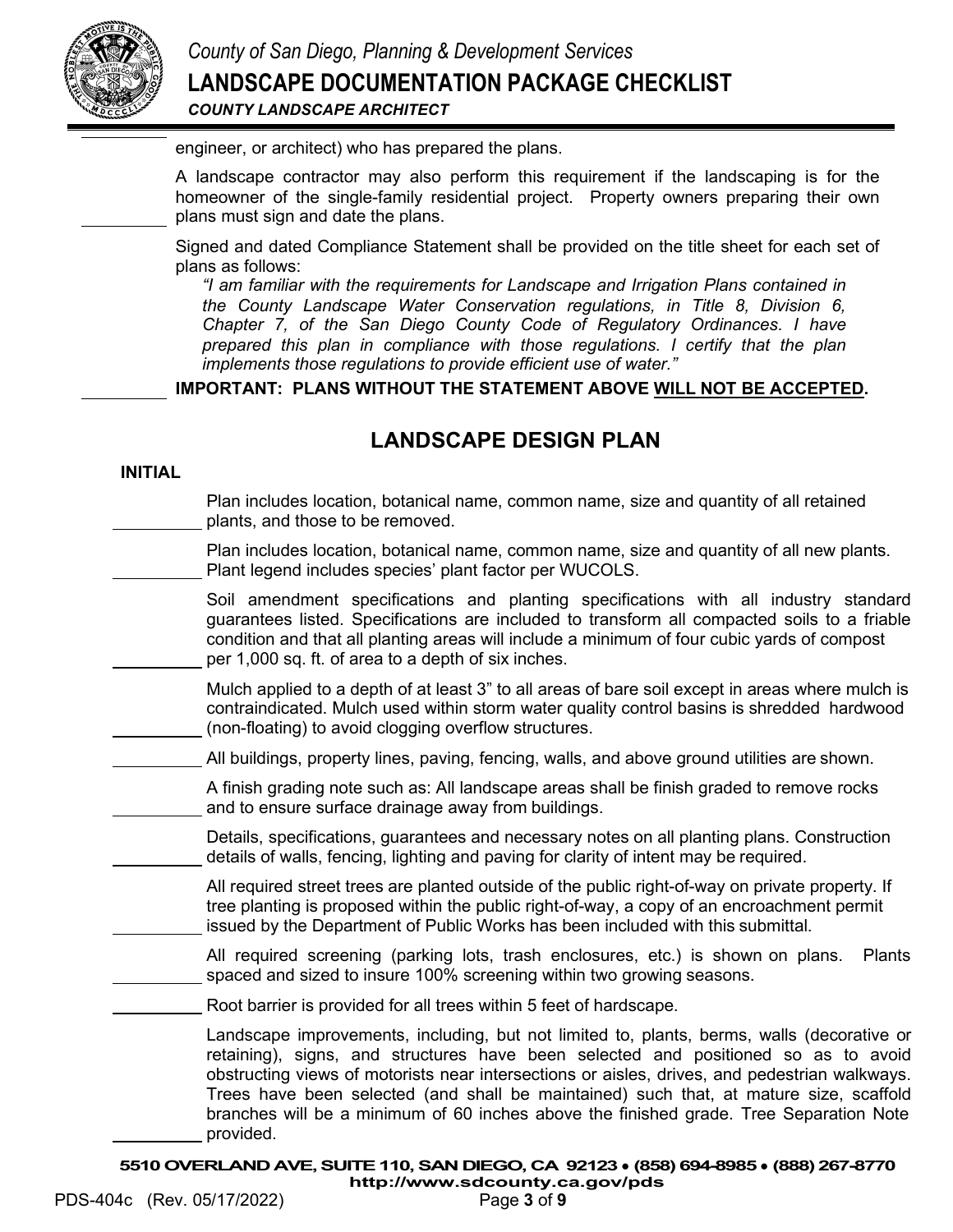

A note on the plans indicates who is responsible for maintaining the landscape, including the public right-of-way, in a healthy, disease free condition.

Plantings adjacent to open space lots do not contain any non-native, invasive, or fire prone plants.

Erosion control planting is provided for all slopes over 3 feet in vertical height and additional planting (as per Section 87.417 of the Grading Ordinance) is provided for slopes over 15 feet in vertical height.

All vegetated Structural BMPs, as per the applicable sections of the approved Storm Water Quality Management Plan (SWQMP), are shown on the Landscape Design Plan in compliance with Sections 67.801 et. seq. of the Watershed Protection, Storm Water Management, and Discharge Control Ordinance and all the applicable Fact Sheets within the County's BMP Design Manual.

If Vegetation Stabilization (Planting or Hydroseeding) is proposed for erosion control may be installed between May 1rst and August  $15<sup>th</sup>$ . Slope irrigation is in place and needs to be operable for slopes >3 feet. Vegetation must be watered and established prior to October 1rst. The owner must implement a contingency physical BMP by August  $15<sup>th</sup>$  if vegetation establishment does not occur by that date. If landscaping is proposed, erosion control measures must also be used while landscaping is being established. Established vegetation must have a subsurface mat of intertwined mature roots with a uniform vegetative coverage of 70 percent of the natural vegetative coverage or more on all disturbed areas.

For all storm water basins that a County Flood District (CFD) has been formed to maintain the basins, the irrigation is temporary on-grade and easily removed prior to acceptance by the County and landscaping of the slopes and bottom of the basin is being achieved by hydroseeding or some other form of groundcovers to prevent erosion. No trees or shrubs are located inside of the fence surrounding the basin.

Plan shows location of two trees for each single family lot for compliance with Section 86.709 (b) (10).

Single Family Residential Plans are compliant with Section 1.D (2) and the Tree Planting Guidelines within Section 5 of the Water Efficient Landscape Design Manual.

# **MODEL HOME LANDSCAPE PLANS**

Water Efficient Landscape signage is provided for each individual lot as required by Section 86.718 of the Water Conservation in Landscaping Ordinance.

Copies of all written information to demonstrate the principles of water efficient landscapes is provided with Landscape Documentation Package plans. Printed information will be available at all model homes for public education.

Construction details of each sign provided along with specific text for each sign.

Plan shows location of two trees for each model home for compliance with Section 86.709 (b) (10).

Location of rain barrels are shown on plans. Signage includes mention of benefits in capturing and re-using rainwater.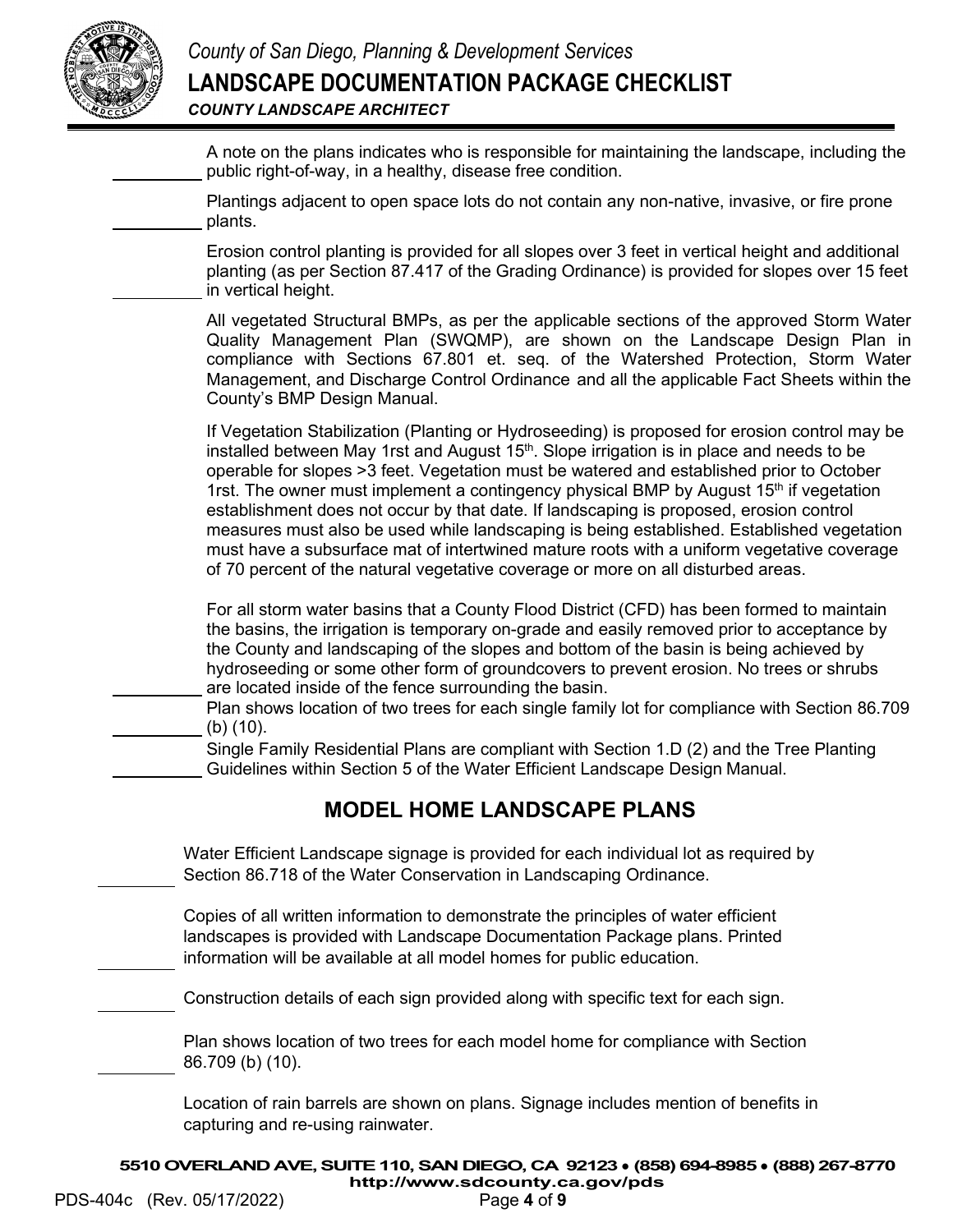

# **IRRIGATION DESIGN PLAN**

### **INITIAL** Dedicated Irrigation water meter, and/or submeter location, size and available pressure are shown as required. Plan shows all hydrozones by number, letter or other method and identifies each as very low water use, low water use, moderate water use, high water use or special landscaped area. Point of connection and backflow prevention are shown on the Irrigation Design Plans. Include make and model number of backflow prevention device. The irrigation legend provides a complete description of all the irrigation equipment. Location, size, and type of valves and sprinklers (include make and model number in an irrigation legend). Location, depth, size and type of pressure and lateral lines. Use of sleeves for pipes under driveways and paved surfaces. All piping is sized, including sleeve pipe. The system design pressure and the recorded static pressure or hydraulic gradeline information (with recording date) is indicated on the plans. An automatic controller shall be weather based (or have a moisture sensor) and utilize a rain sensor either integral or auxiliary, capable of shutting off the unit. The controller is shown on the plans graphically, for placement in the field, and described in the legend. Details such as water filters, air release valves, flush valves and pressure regulators on any drip irrigation systems are provided. Irrigation layout is consistent with the Water Efficient Landscape Design Manual. Avoid sprinkler risers in corner, along walls and parking areas. No overhead irrigation within 24" of an impermeable surface or in areas less than 10' wide in any direction. Check valves/anti-drain valves shown on slopes where needed. Temporary, on-grade irrigation is shown for areas planted solely with native vegetation. Temporary irrigation is required to help establish native vegetation and then shall be removed (typically two to three years after initial planting and up to five years for tree establishment). An overspray note such as: *"Field adjust all sprinklers to eliminate overspray onto sidewalks or driveways."* Details/specifications and guarantees on all Irrigation Design Plans. **Reclaimed Water:**

For projects using reclaimed water or projects where reclaimed water will be available in the future;

The local water district has confirmed that reclaimed water is available and plans have been submitted and approved by the Department of Environmental Health and Quality (DEHQ) prior to submittal to Planning & Development Services (PDS). Irrigation Plans have the required LRWS# posted as required by DEHQ. LRWS#

**5510 OVERLAND AVE, SUITE 110, SAN DIEGO, CA 92123** ● **(858) 694-8985** ● **(888) 267-8770 <http://www.sdcounty.ca.gov/pds>**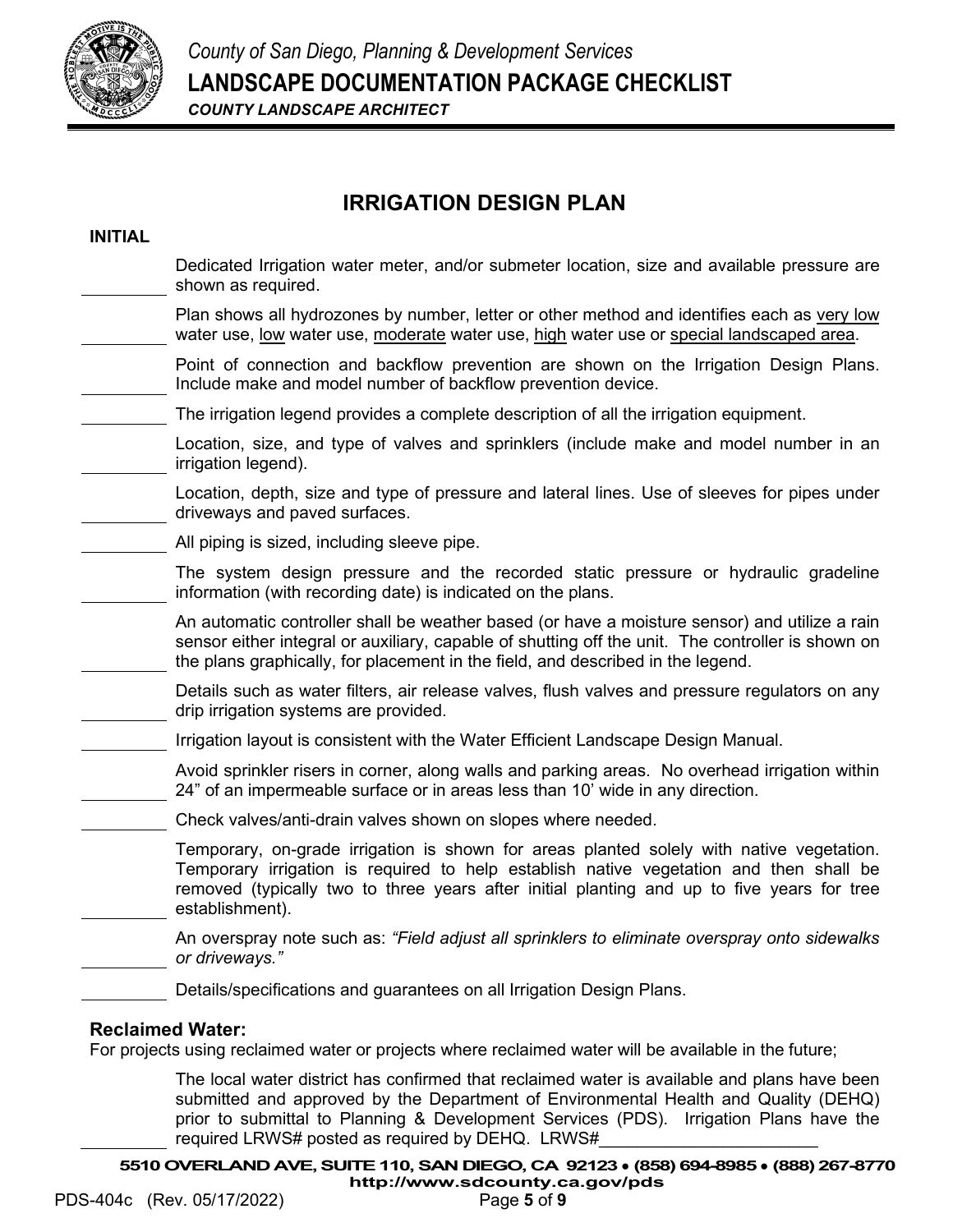

### **Reclaimed Water:** *(continued)*

For projects using reclaimed water or projects where reclaimed water will be available in the future;

The local water district has confirmed that reclaimed water will be available in the future, or is currently available, and the submitted plans provide for a dual distribution system for all landscaped areas (dual distribution is required if potable water is used for areas where food is served or consumed).

#### **Graywater:**

For Projects Using Graywater;

All areas utilizing graywater for irrigation conform to the California Plumbing Code (Title 24, Part 5, Chapter 16) and section 86.720 of the Water Conservation in Landscape Ordinance.

### **WATER EFFICIENT LANDSCAPE WORKSHEET**

All sections of form PDS-405 are complete and accurately conform to the Landscape Design Plan, Irrigation Design Plan and County regulatory requirements.

Calculations of Estimated Total Water Use (ETWU) and Maximum Applied Water Allowance (MAWA) are provided and the average ETAF value is compliant with County regulations based on project type.

Confirm that Estimated Total Water Use (ETWU) does not exceed the Maximum Applied Water Allowance (MAWA).

Confirm that the Average Irrigation Efficiency for the overall irrigation system shall meet or exceed 0.75.

### **GRADING DESIGN PLAN**

Demonstrate the elimination or minimization of soil erosion, runoff and water waste resulting from precipitation or irrigation.

- Finished configuration and elevations of each landscaped area shown.
- Height of graded slopes shown.

Drainage pattern shown.

- Pad elevations shown.
- Finish grade shown.

All vegetated structural BMP's or any other vegetated structural BMP stormwater retention improvements are shown and labeled.

Sight line distances are shown per the project's California registered Civil Engineer as applicable and certification provided acknowledging grading has been designed to avoid obstructing roadway user's views.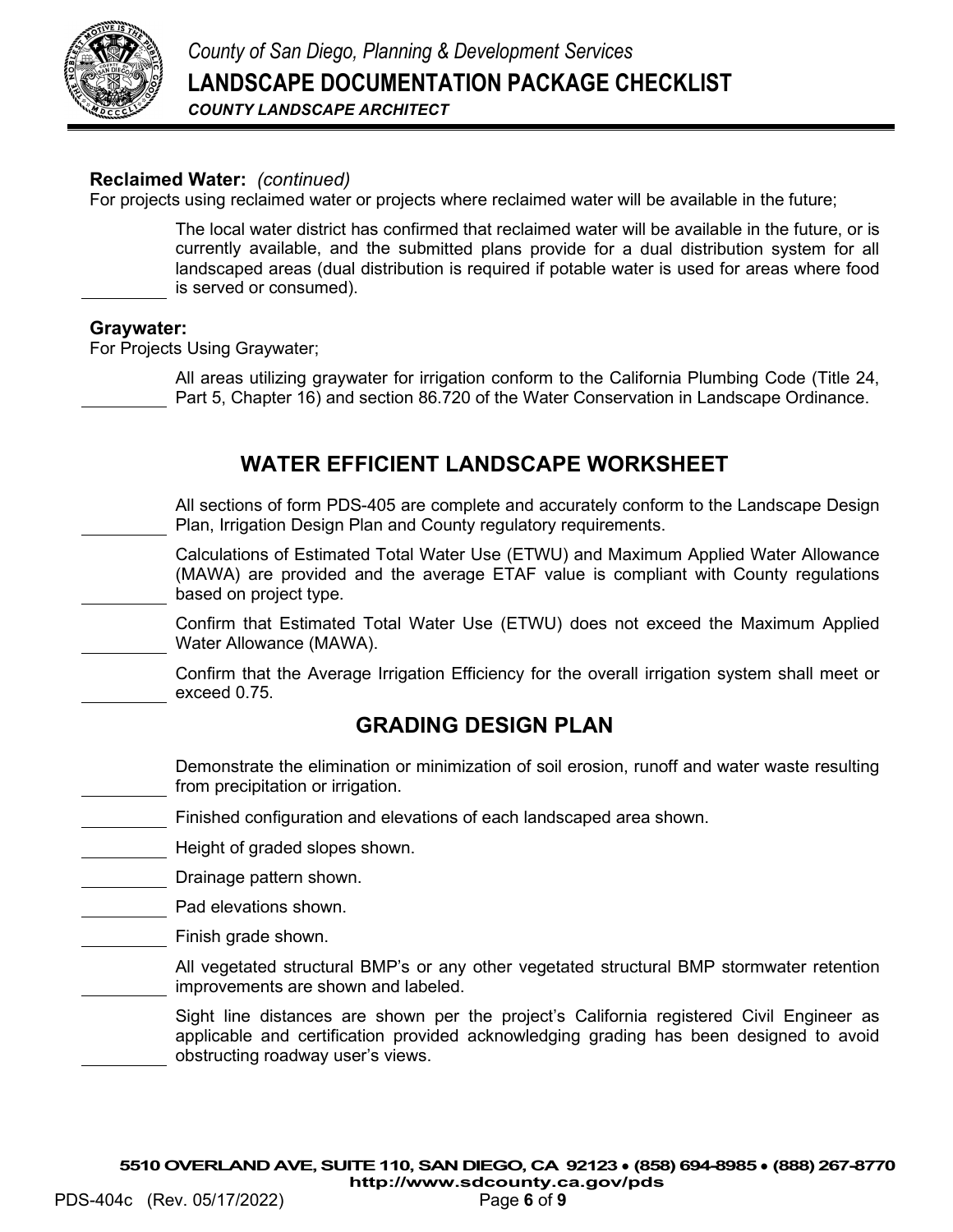

#### **INITIAL**

### **Grading Permit in lieu of Grading Design Plan:**

If the project requires a grading permit and a plan, that grading plan may be used in lieu of a grading design plan provided it meets all the grading design plan requirements listed above and the additional requirements of the Grading Ordinance listed below;

All planting shown as required by Section 87.417 of the Grading Ordinance.

All irrigation shown as required by Section 87.418 of the Grading Ordinance.

Certification statement, as required by Section 87.401.a.2 (cuts) and 87.406.a (fills) for all slopes steeper than 2:1.

**Compliance Statements** - per the Department of Public Works (DPW) – are provided on all sheets in document set prepared by, or under the direct supervision of, the California licensed landscape professional of record.

**The required signed and dated Compliance Statements are as follows:**

*"I, \_\_\_\_\_\_\_\_\_\_\_\_\_\_\_\_, certify that the landscape and irrigation plan as shown hereon per this grading plan L- \_\_\_\_\_\_\_\_ satisfy the grading ordinance requirements as stated per section 87.417 (planting) and section 87.418 (irrigation)."*

*"I am familiar with the requirements for grading design plans contained in the County Landscape Water Conservation Regulations, in Title 8, Division 6, Chapter 7 of the*  San Diego County Code of Regulatory Ordinances. I have prepared this plan in *compliance with those regulations. I certify that the plan implements those regulations to provide efficient use of water."*

Prior to the approval of the record plan, the licensed landscape professional of record shall certify that the landscape and irrigation has been constructed per the approved landscape and irrigation as is shown hereon.

### **SOIL MANAGEMENT REPORT**

If the project requires mass grading, the soil management report should be submitted with the Certificate of Completion. Mass grading projects shall provide a soil sampling test for every 25,000 sq. ft. of area graded. Otherwise, the soil management report must be submitted as part of the Landscape Documentation Package.

Soil analysis, completed by a properly certified or accredited laboratory using accepted industry protocol, of the landscaped areas with information on the soil texture, soil infiltration rate, pH, total soluble salts, sodium, and percent of organic matter.

Recommendations for improving the soil to efficiently utilize irrigation to sustain the health of landscape plantings.

Soil sampling tests have been submitted for those projects with multiple landscape installations, such as production home developments, for every 1 in 7 lots. Large projects shall also provide test results at a rate equivalent to 1 in 7 lots.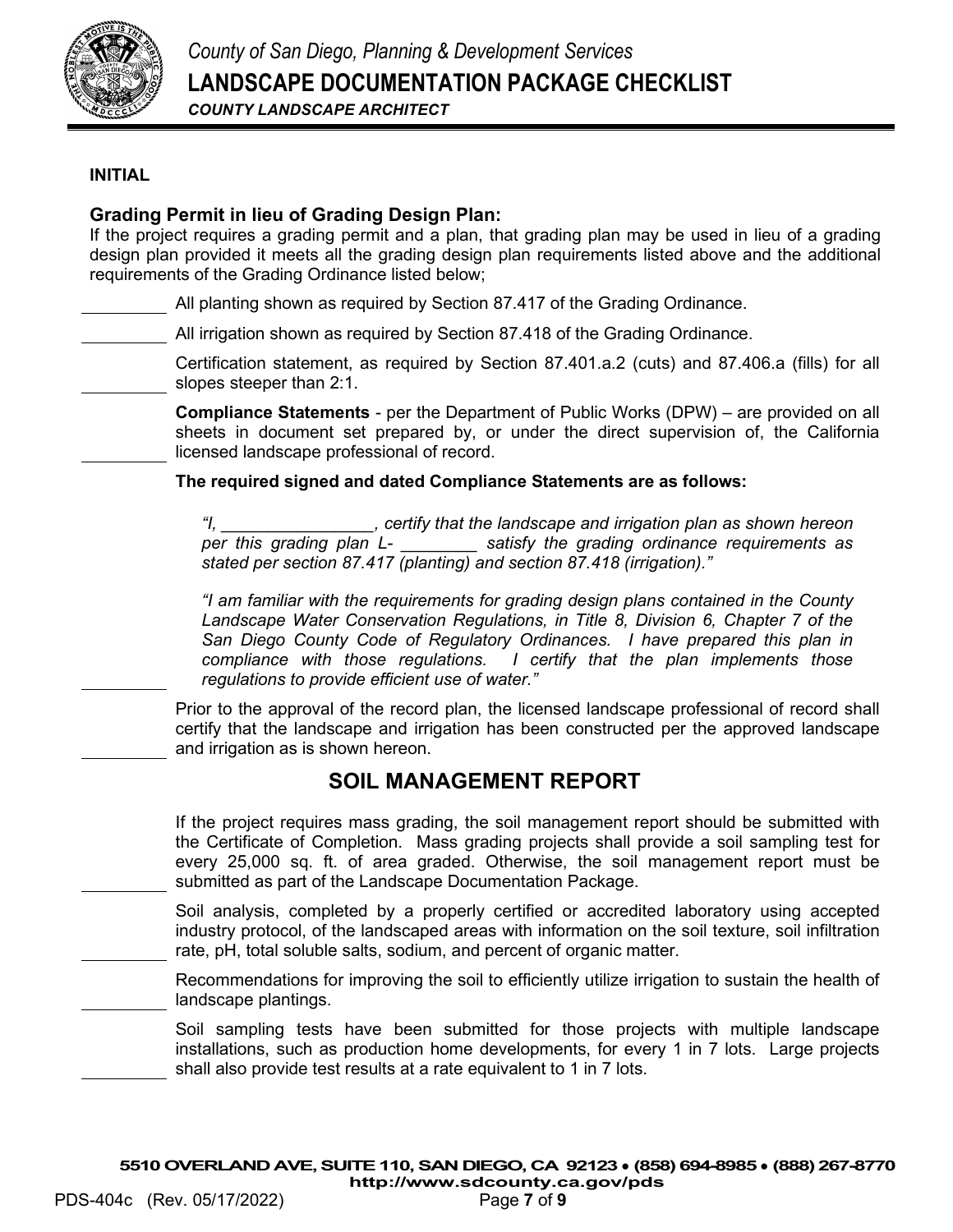

- **NOTE:** For all building permit applications not requiring a discretionary review (per the zoning of the property), landscape plans shall be submitted to Planning & Development Services when there is 2,500 square feet or more of single-family residential landscaped area or 500 square feet or more of any other type of landscaped area. All submittal requirements, certification of landscape plan compliance, reclaimed water, and off-street parking standards mentioned above are applicable and shall be addressed and initialed by the California licensed landscape professional of record, or property owner upon submittal.
- **NOTE:** All built structures proposed with the approval of these landscape plans shall require the applicant to obtain necessary building permits to comply with the most current version of the County's Building, Electrical, Fire, and Plumbing Codes.
- **NOTE:** All building permit applications for custom-built single-family homes within the Rancho Santa Fe Fire Protection District that require a Landscape Documentation Package to be submitted per Section 86.703 (a) (3) of the Water Conservation in Landscaping Ordinance shall submit plans per this Checklist. Prior to final approval from Planning & Development Services, proof of the districts' approval of the most current design is required. This shall be submitted as a digital copy of the plans with their approval stamps and notes. This applies to all other Fire District's that may require landscape review prior to approval of building permits.
- **NOTE:** Per Sections 86.723 and 86.725 of the San Diego County Code, the landscape professional who prepared the Landscape Documentation Package is required to submit (to the County Landscape Architect), prior to the issuance of a Certificate Of Occupancy, Record Plan (associated with Grading/Improvement Plans), or Notice Of Completion, whichever is applicable, a Certificate of Completion acknowledging that the landscape improvements have been installed per the approved landscape plans. Periodic inspections may be conducted by PDS to verify conformance and corrections may be required if needed.

#### **For additional information, please contact:**

David Kahler County Landscape Architect, LLA 3945 County of San Diego Planning & Development Services (619) 323-8718 [David.Kahler@sdcounty.ca.gov](mailto:David.Kahler@sdcounty.ca.gov)

As a landscape professional licensed by the State of California, or owner of the property, I hereby acknowledge that the preceding items initialed by me are provided on the attached landscape plans. I understand that Planning & Development Services may verify compliance.

Signature Date Date

Print Name **Phone No.** (include area code)

License No. **Renewal Date No. Renewal Date** 

Email Address